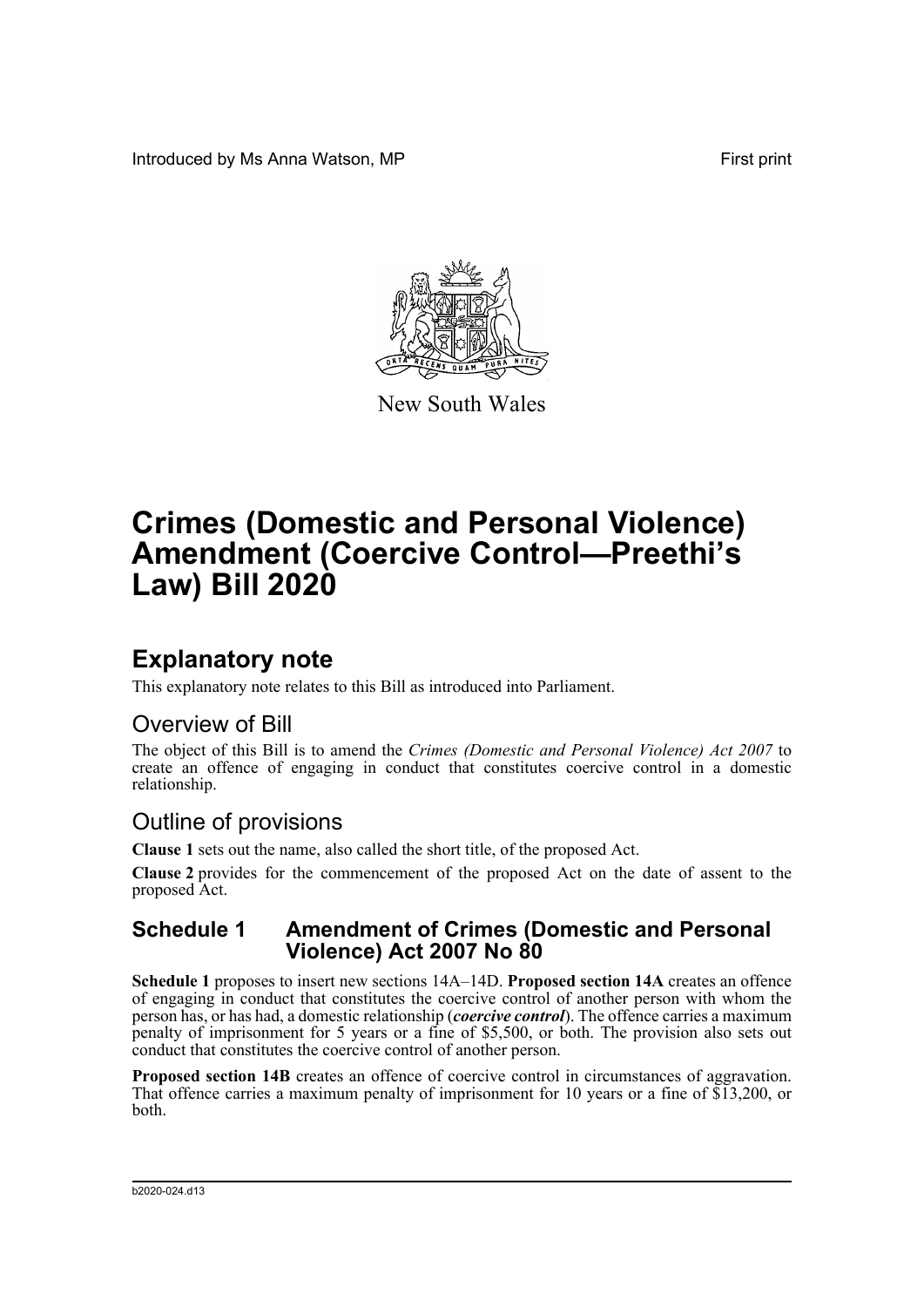Crimes (Domestic and Personal Violence) Amendment (Coercive Control—Preethi's Law) Bill 2020 [NSW] Explanatory note

**Proposed section 14C** extends the application of proposed sections 14A and 14B to conduct that occurs outside NSW.

**Proposed section 14D** creates a defence of reasonableness.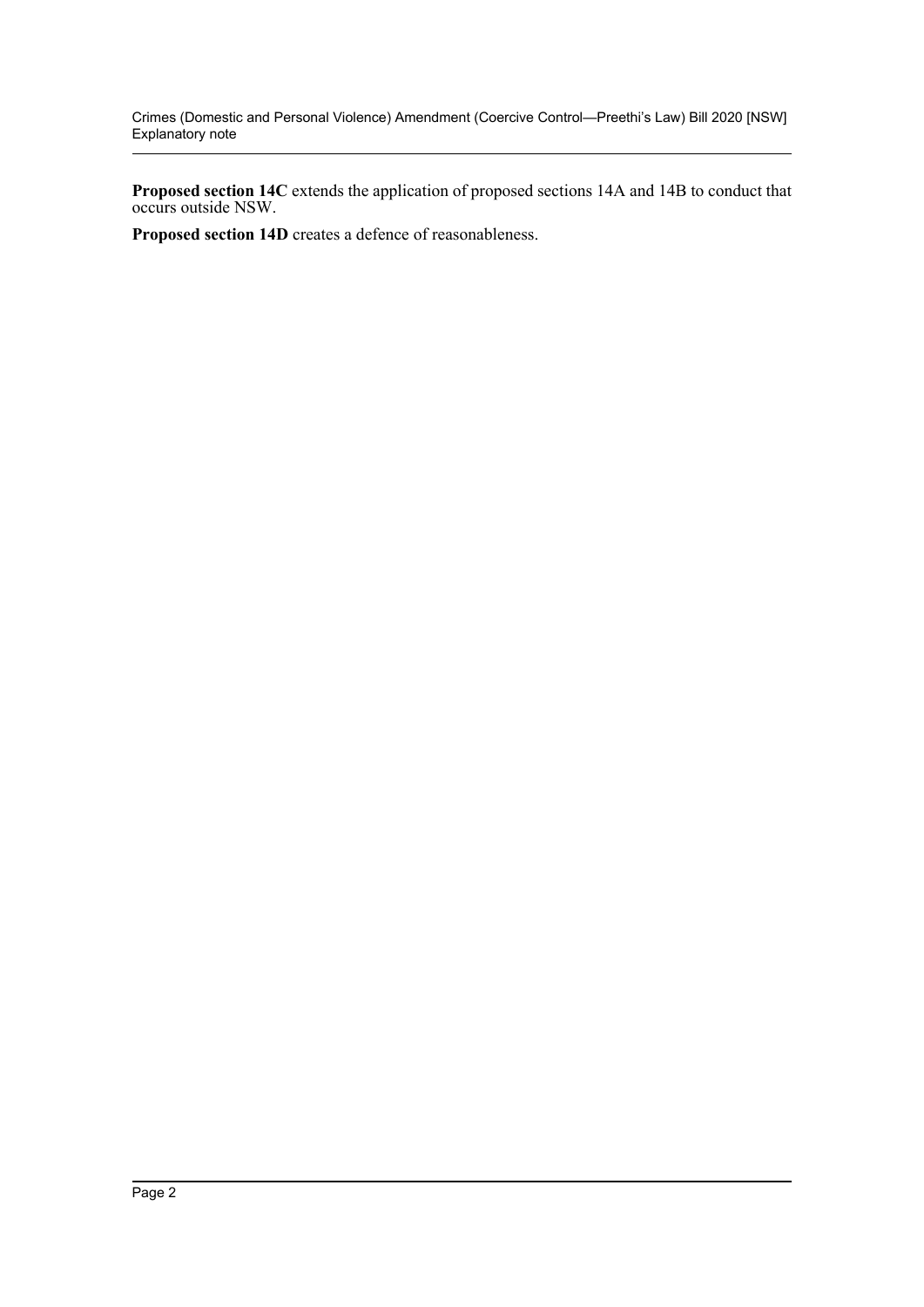Introduced by Ms Anna Watson, MP **First** print



New South Wales

# **Crimes (Domestic and Personal Violence) Amendment (Coercive Control—Preethi's Law) Bill 2020**

## **Contents**

| <b>Schedule 1</b> | Amendment of Crimes (Domestic and Personal Violence) Act 2007<br><b>No 80</b> |      |
|-------------------|-------------------------------------------------------------------------------|------|
|                   | Commencement                                                                  |      |
|                   | Name of Act                                                                   |      |
|                   |                                                                               | Page |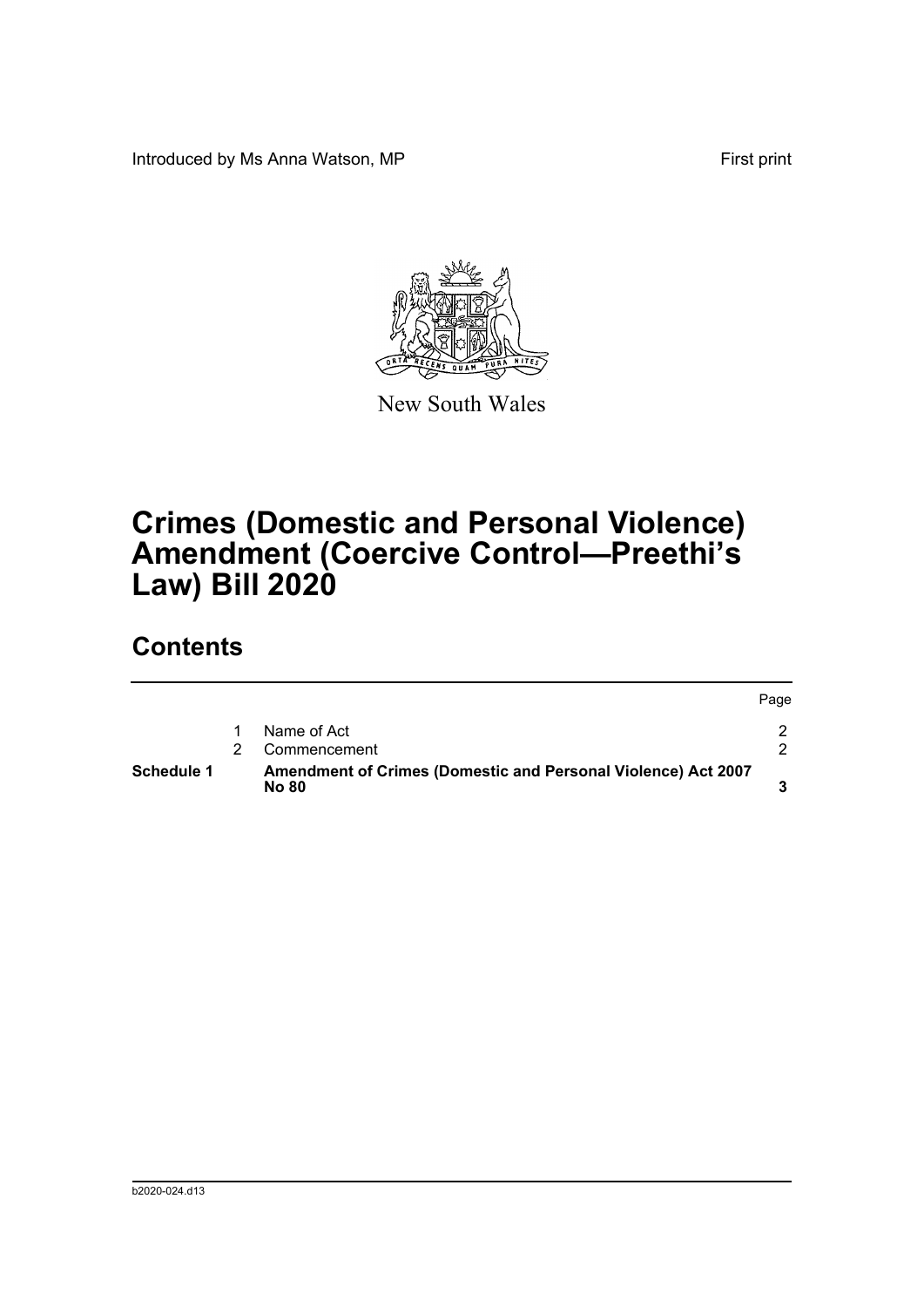

New South Wales

# **Crimes (Domestic and Personal Violence) Amendment (Coercive Control—Preethi's Law) Bill 2020**

No , 2020

### **A Bill for**

An Act to amend the *Crimes (Domestic and Personal Violence) Act 2007* to create an offence of engaging in conduct that constitutes coercive control in a domestic relationship.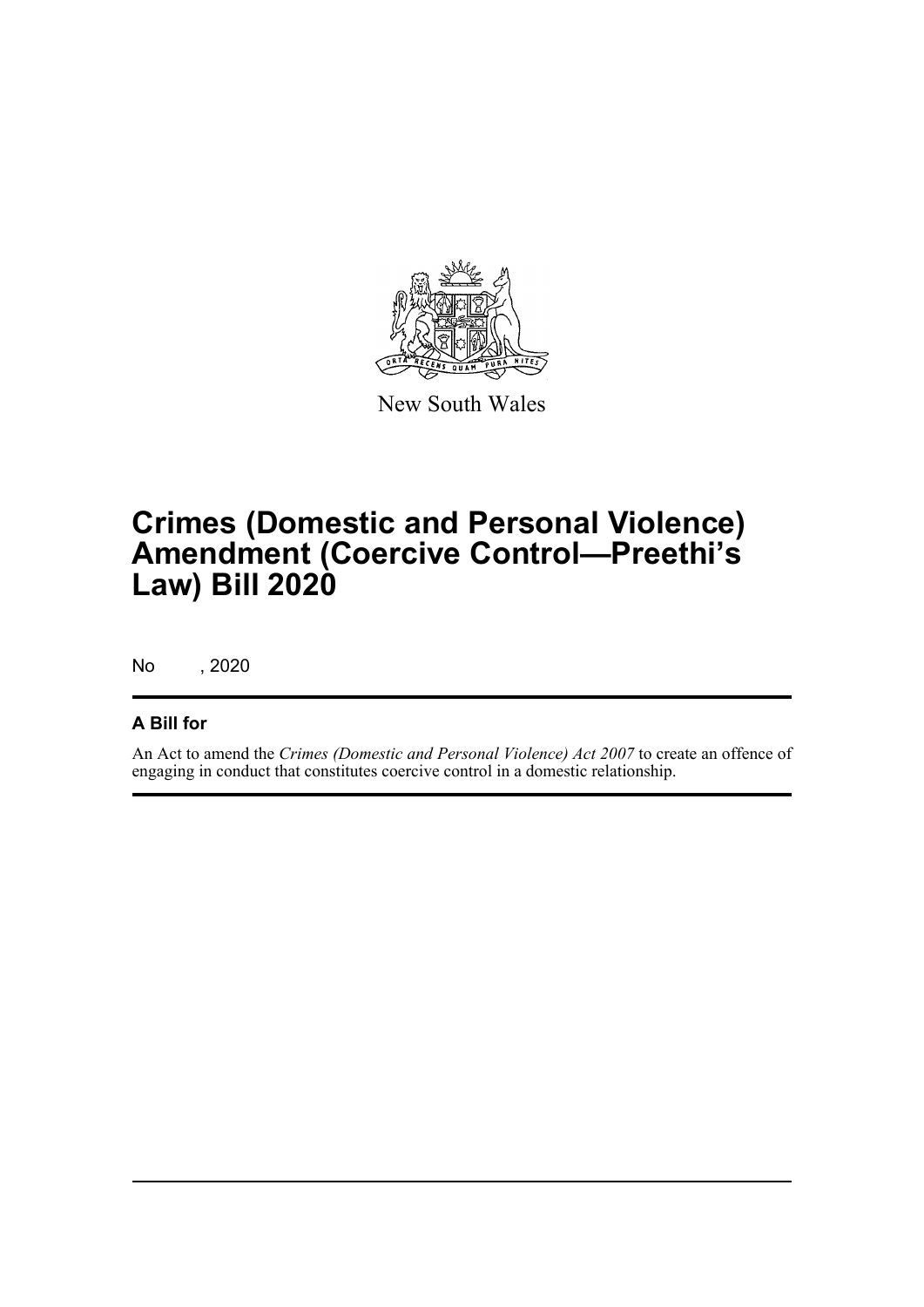Crimes (Domestic and Personal Violence) Amendment (Coercive Control—Preethi's Law) Bill 2020 [NSW]

<span id="page-4-1"></span><span id="page-4-0"></span>

| The Legislature of New South Wales enacts—                                                                      |        |
|-----------------------------------------------------------------------------------------------------------------|--------|
| Name of Act                                                                                                     | 2      |
| This Act is the Crimes (Domestic and Personal Violence) Amendment (Coercive<br>Control—Preethi's Law) Act 2020. | 3<br>4 |
| Commencement                                                                                                    |        |
| This Act commences on the date of assent to this Act.                                                           | 6      |
|                                                                                                                 |        |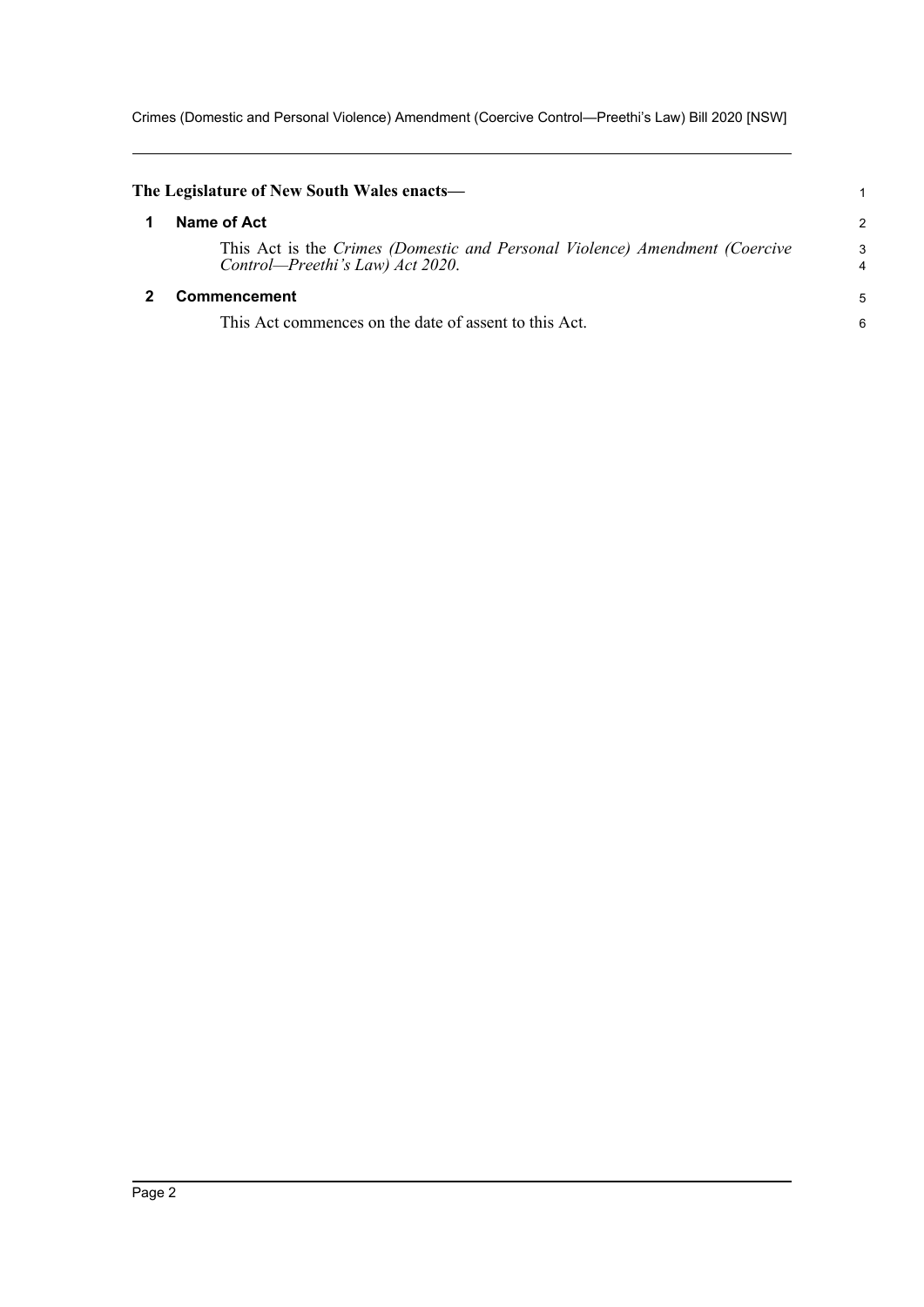### <span id="page-5-0"></span>**Schedule 1 Amendment of Crimes (Domestic and Personal Violence) Act 2007 No 80**

### **Sections 14A–14D**

Insert after section 14—

#### **14A Coercive control**

(1) A person must not engage in conduct that constitutes the coercive control of another person with whom the person has, or has had, a domestic relationship. Maximum penalty—Imprisonment for 5 years or 50 penalty units, or both.

1  $\mathcal{L}$ 

3 4

- (2) For the purposes of this section and section 14B, conduct that constitutes the coercive control of another person is conduct that has, or is reasonably likely to have, one or more of the following effects—
	- (a) making the other person dependent on, or subordinate to, the person,
	- (b) isolating the other person from friends, relatives or other sources of support,
	- (c) controlling, regulating or monitoring the other person's day-to-day activities,
	- (d) depriving the other person of, or restricting the other person's, freedom of action,
	- (e) depriving the other person of, or restricting the other person's, access to support services, including the services of health practitioners and legal practitioners,
	- (f) frightening, humiliating, degrading or punishing the other person.
- (3) Conduct may have, or be reasonably likely to have, an effect referred to in subsection (2) on a person even if the conduct is directed at a third person, including a child, relative or friend of the person, or a companion animal owned by or in the possession of the person.
- (4) In this section, *companion animal* has the same meaning as in the *Companion Animals Act 1998*.

### **14B Aggravated coercive control**

(1) A person who engages in conduct that constitutes the coercive control of another person with whom the person has, or has had, a domestic relationship in circumstances of aggravation is guilty of an offence.

Maximum penalty—Imprisonment for 10 years or 120 penalty units, or both.

- (2) A person commits an offence in *circumstances of aggravation* if—
	- (a) all or part of the conduct that constitutes the coercive control of another person—
		- (i) is directed at a child of the other person, or
		- (ii) makes use of a child of the other person in directing the conduct at the other person, or
		- (iii) takes place in the presence or hearing of a child of the other person, and
	- (b) the conduct has, or is reasonably likely to have, a serious adverse effect on the child.